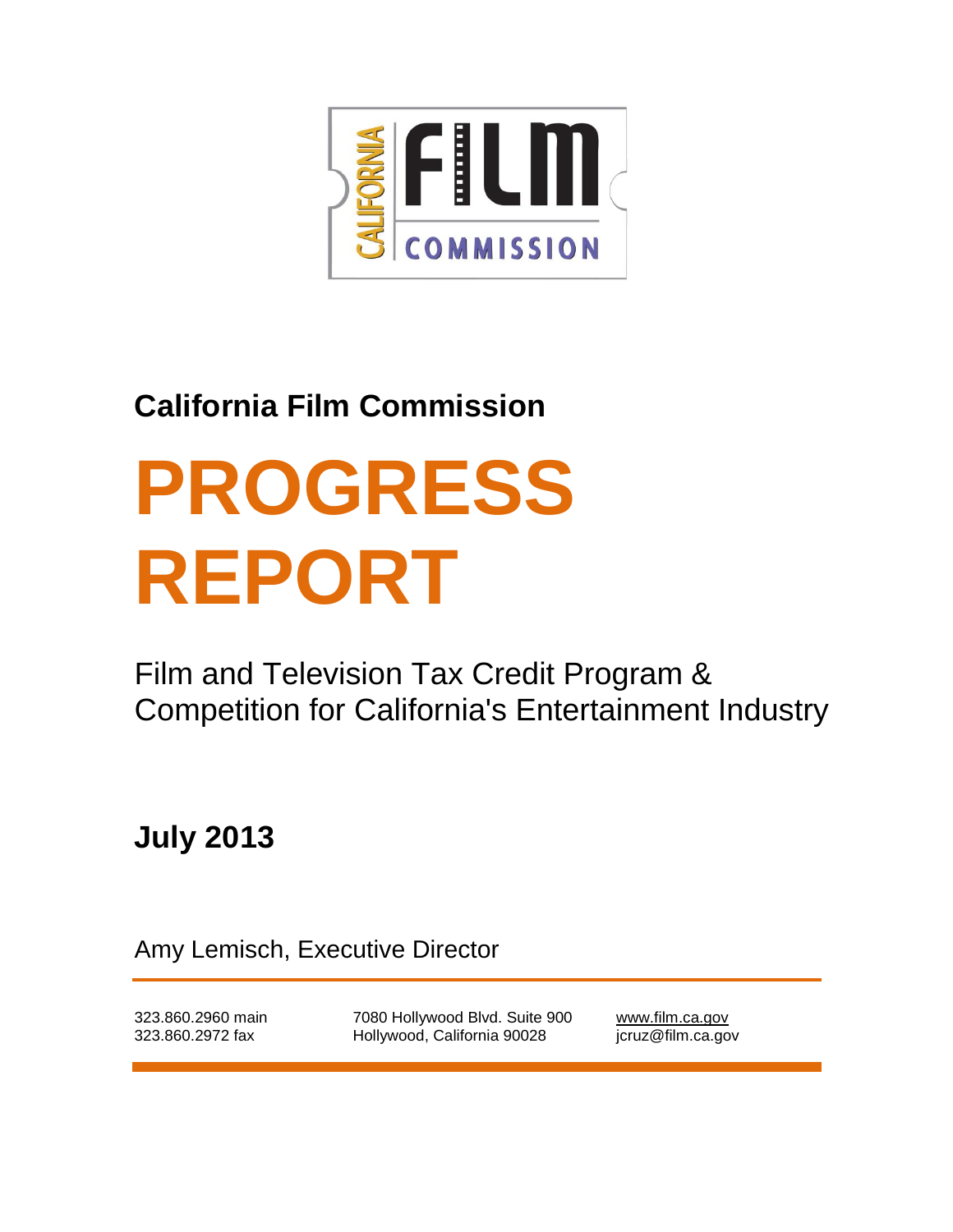# **TABLE OF CONTENTS**

| L.    |                                                                           | 3              |
|-------|---------------------------------------------------------------------------|----------------|
| Ш.    | Program Year 1 Summary (July 2009 - June 2010) - - - - - - - - - - - - -  | 5              |
| III.  | Program Year 2 Summary (July 2010 - June 2011) - - - - - - - - - - - - -  | 6              |
| IV.   | Program Year 3 Summary (July 2011 - June 2012) - - - - - - - - - - - - -  | $\overline{7}$ |
| V.    | Program Year 4 Summary (July 2012 - June 2013) - - - - - - - - - - - - -  | 8              |
| VI.   | Program Year 5 Summary (July 2013 - June 2014) - - - - - - - - - - - - -  | 9              |
| VII.  | Issuance of Tax Credit Certificates --------------------------            | 10             |
| VIII. |                                                                           | 10             |
| IX.   |                                                                           | 12             |
|       | X. Economic Impact to Regions ------------------------------              | 14             |
| XI.   |                                                                           | 16             |
| XII.  | Global Competition for California's Motion Picture Production - - - - - - | 16             |
| XIII. |                                                                           | 19             |
| XIV.  |                                                                           | 19             |
| XV.   | About the California Film Commission ----------------------               | 20             |

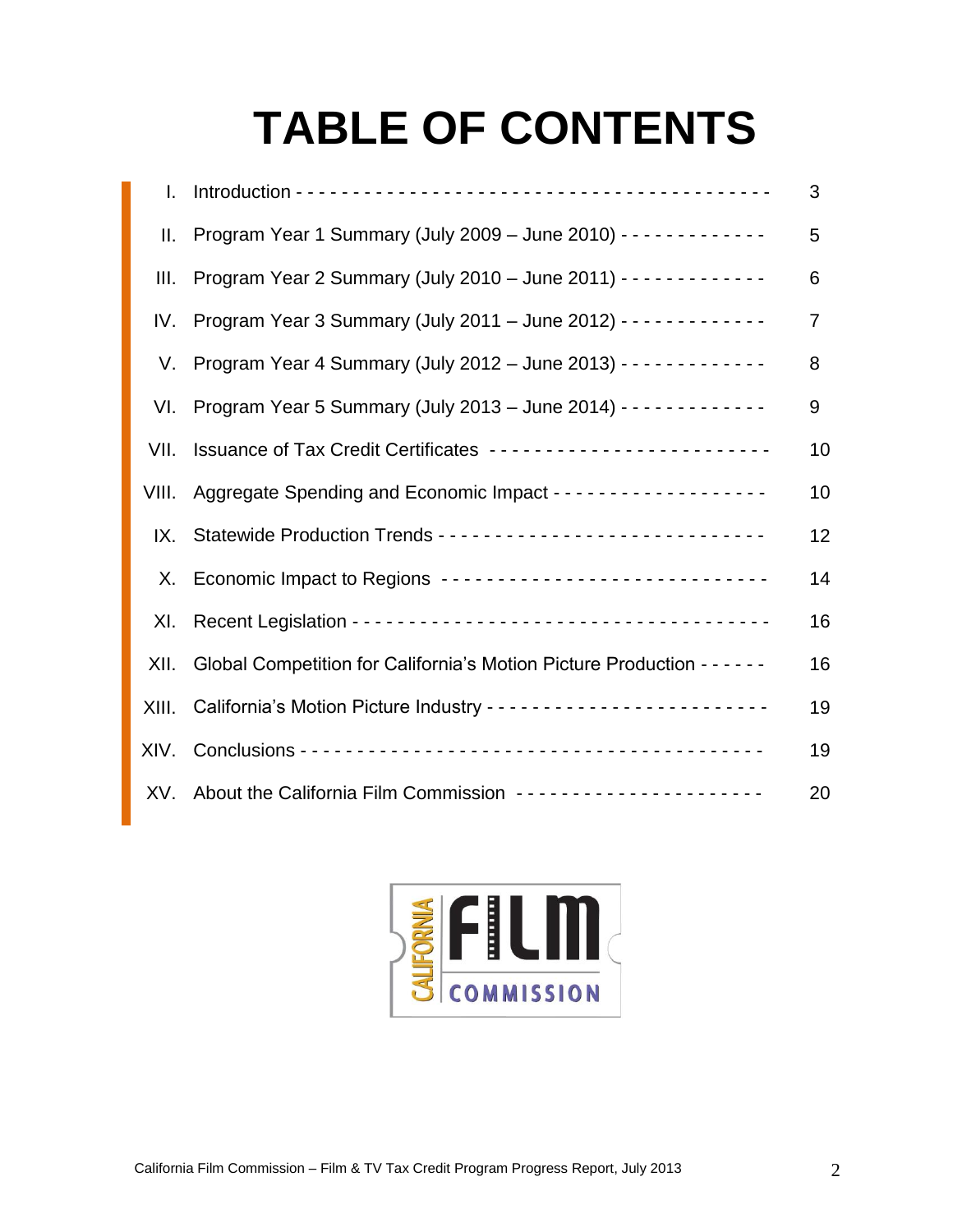### **California Film Commission**

#### **California Film & Television Tax Credit Program**

#### Progress Report – July 2013

The California Film & Television Tax Credit Program (Program) was enacted in February 2009 as part of a targeted economic stimulus package to increase film and television production spending, jobs and tax revenues in California. The Program has just commenced its 5<sup>th</sup> fiscal year. This report will summarize the Program's progress from its launch in July 2009 through June 2013, and includes spending estimates and project information for the current fiscal year (July 2013 - June 2014). The report also includes a brief overview of California's entertainment industry and the growing competition for our state's motion picture production spending, as well as supplementary background on the changing landscape for scripted television series production.

The California Film Commission (CFC) administers the Program, which provides tax credits to eligible film and TV productions that meet specific criteria. The original legislation established a five-year, \$500 million program, which was extended for an additional year in September 2011. Another Program extension was enacted in September 2012 to provide an additional \$100 million per year for two years. The Program was designed to make the best use of available funding to target those productions most likely to leave the state due to incentives offered by other states and countries. For those film and TV projects that are eligible for tax credits, the Program has achieved its goal by keeping many at-risk projects in the state.

The 2009 law mandates the California Film Commission to allocate up to \$100 million dollars in tax credits each fiscal year to eligible projects on a first-come, first-served basis through FY 2016-17. If the amount of credits requested by applicants in any fiscal year exceeds the amount authorized for the program (\$100 million), credits may be allocated from the succeeding fiscal year. This provision enabled the CFC to allocate two fiscal year's worth of funding in the first year of the program. For all remaining fiscal year allocation periods, including the current fiscal year, the CFC may access only one year's funding. The statute also allows for any unallocated credits to roll forward to the next fiscal year's allocations.

Program regulations allow for allocations to be assigned via a lottery if more than one application is received on any given day. At the beginning of each fiscal year, the CFC is flooded with hundreds of applications from independent and studio producers who want to produce their projects in California. The lottery system helps ensure tax credits are distributed as equitably and transparently as possible. Without the lottery, credits would be awarded beginning on the first day of the application period solely on a first-come, first-served basis, which would enable one producer with applications for multiple projects to dominate and receive a disproportionate amount of credits. The lottery has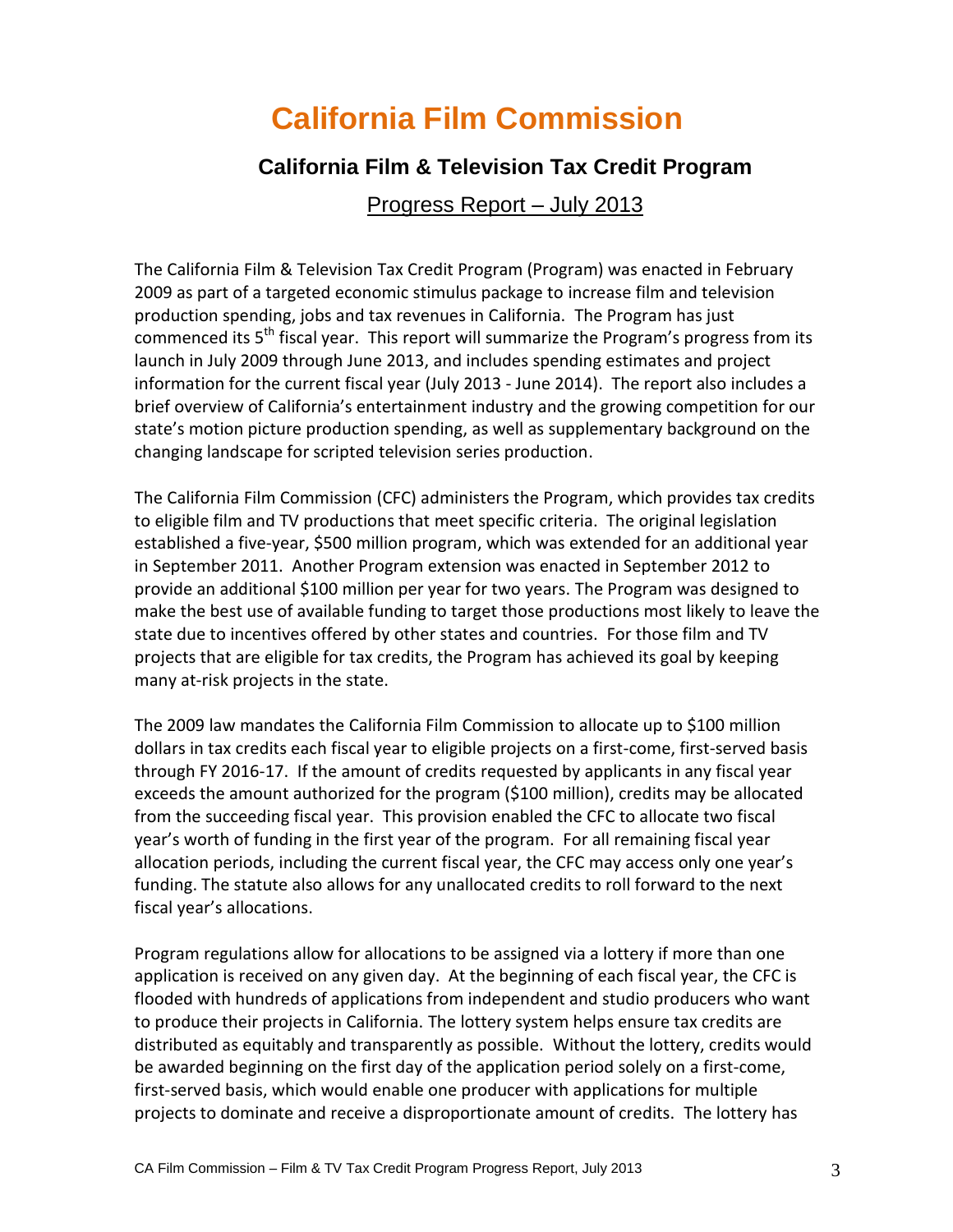helped to mitigate such problems. However, the lottery does not allow producers any certainty that credits will be available, and therefore many producers do not even apply, electing instead to take their productions out of state where credits are available. Other nations and U.S. states, even those with a very substantial volume of production, have a supply of tax credits sufficient to meet growing demand. California's lottery is a unique, albeit imperfect, solution to a unique problem.

Some projects selected initially to receive an allocation instead withdraw from the program due to a variety of factors – lack of adequate funding, schedule delays that push it beyond the program's timeline requirements, actor or director availability issues or other causes. When a project withdraws, those credits are reassigned to the project next in line on the waiting list. The CFC continues to manage the waiting list for the remainder of the fiscal year, monitoring the status of productions and tracking any that ultimately move out of state due to incentives offered elsewhere.

The initial allocation is treated as a "reservation" for tax credits. Applicants do not receive their tax credit certificates until they have completed post-production and the CFC has reviewed all required documentation - including CPA audited cost reports. The statute also provides that no tax credits could be issued prior to January 1, 2011. In late 2011, the tax credit program underwent an internal control review - a risk assessment performed by Business, Transportation and Housing Agency management. The assessment involved a review of the Program's lottery procedure, application review process, internal monitoring systems, database, and final document review. The assessment resulted in a report commending the CFC for having the mitigating controls necessary to manage any Program-related risk. Business, Transportation and Housing management recommended creating and posting an application FAQ document. This new document was posted to the CFC website in January 2012.

The following pages provide information for each year of the program, with details on project spending and other statistics. All figures reflect direct spending. Generally recognized formulas or multipliers are not utilized in this report.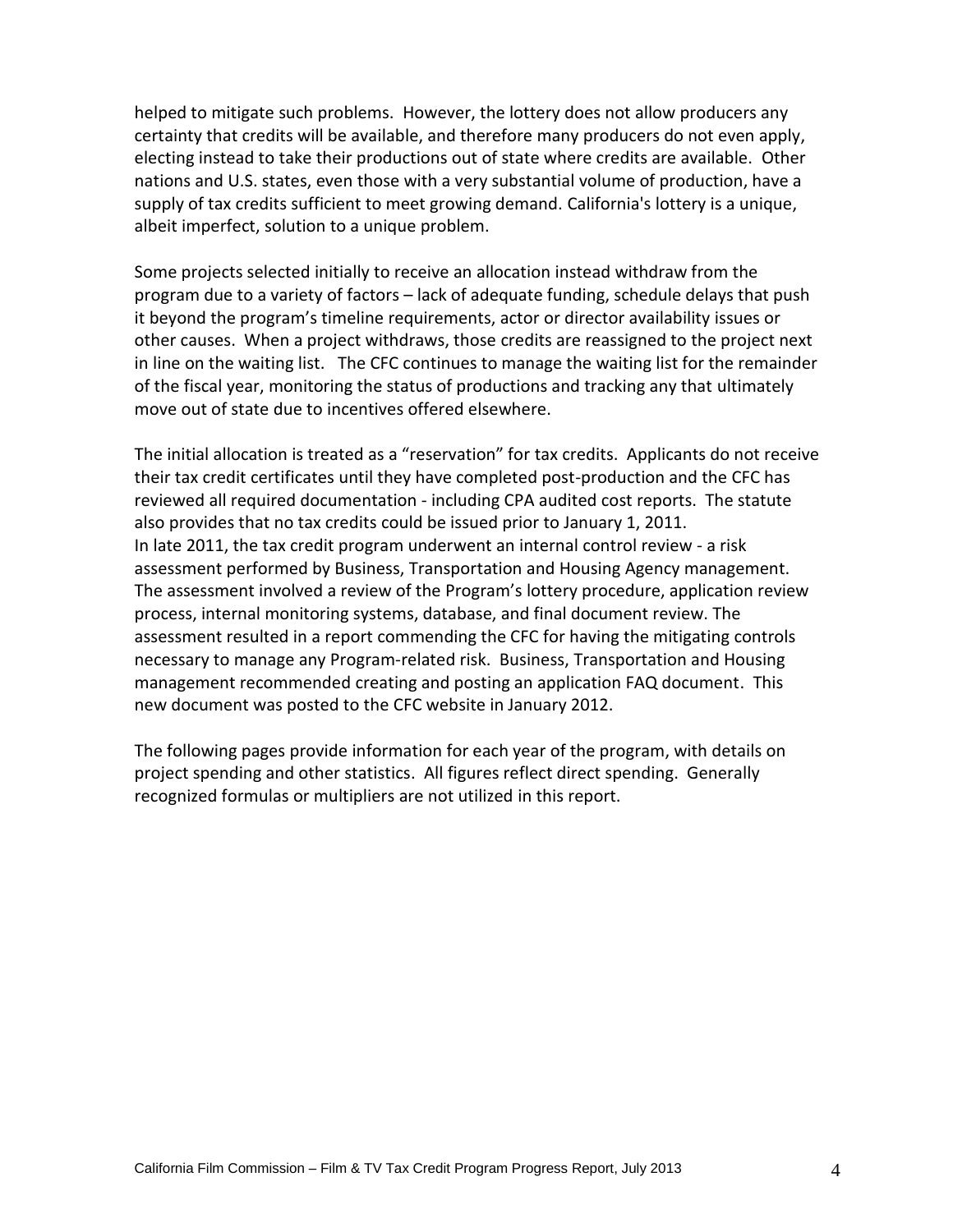#### **II. Program Year 1 Summary (July 2009 – June 2010)**

Program regulations were approved in June 2009, and the CFC began accepting applications on July 1, 2009. By the end of July, all \$100 million in tax credits from FY 2009-10 were allocated (i.e., "reserved"). Due to the high volume of applications, the CFC then allocated credits from FY 2010-11. By January 2010, all 2010-11 tax credit allocations had been exhausted. For the remainder of the fiscal year (through June 2010), the CFC maintained a waiting list for projects seeking tax credits.

While a total of \$200 million was available (as referenced on page 1), ultimately only \$154 million was allocated to 67 projects for this fiscal year period. Some projects initially allocated credits withdrew and due to the timing of those withdrawals, any remaining credits were rolled over into the next fiscal year's funding. Program year 2009-10 impact is as follows:



| <b>Breakdown by Project Type</b>             |                                                                                                                                         |    |     |    |       |      |  |  |
|----------------------------------------------|-----------------------------------------------------------------------------------------------------------------------------------------|----|-----|----|-------|------|--|--|
|                                              | Relocating<br><b>Feature</b><br><b>TV Series</b><br><b>Mini-Series</b><br>Total<br><b>TV Movies</b><br><b>TV Series</b><br><b>Films</b> |    |     |    |       |      |  |  |
| Number of<br><b>Projects</b>                 | 46                                                                                                                                      | 13 | 6   |    |       | 67   |  |  |
| Percentage<br>of Credit<br><b>Allocation</b> | $83\%$                                                                                                                                  | 3% | 12% | 1% | 1 $%$ | 100% |  |  |

| Independent VS. Non-independent Breakdown              |    |  |  |  |  |
|--------------------------------------------------------|----|--|--|--|--|
| Non-independent<br>Independent                         |    |  |  |  |  |
| <b>Number of Projects</b>                              | 30 |  |  |  |  |
| <b>Percentage of Credit Allocation</b><br>11 %<br>89 % |    |  |  |  |  |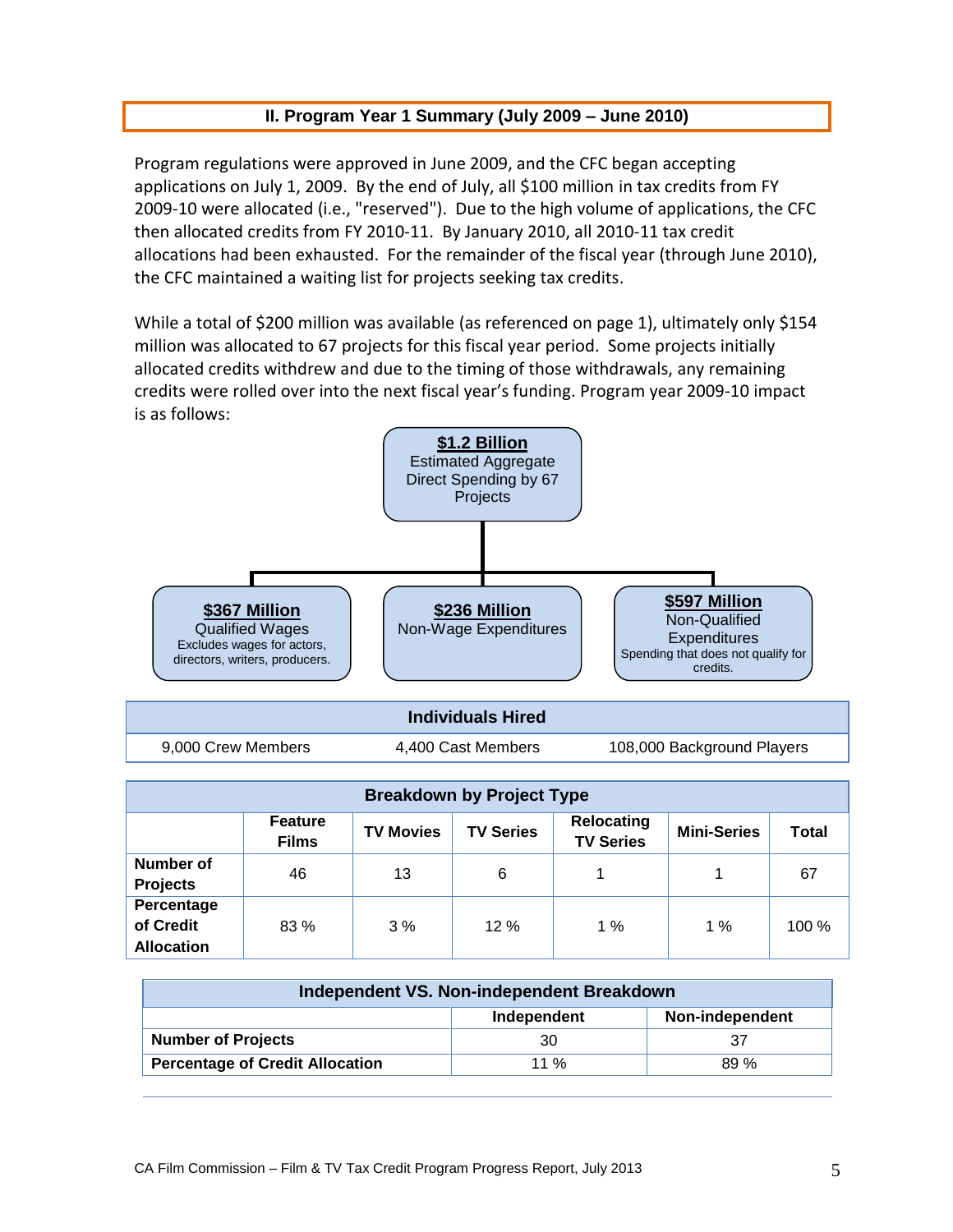#### **III. Program Year 2 Summary (July 2010 – June 2011)**

On June 1, 2010, the Film Commission began accepting applications for the FY 2011-12 allocation. These funds were available for allocation on July 1, 2010. Seventy applications were received on June 1<sup>st</sup> and credit allocations (reservations) were issued to 51 projects that exhausted the \$100 million in funding available for the fiscal year. The demand for tax credits was a mixed blessing in that the Program proved successful in achieving its objectives, but "sold out" in just one day. The CFC continued to receive applications, and by the end of the fiscal year a total of 119 applications were submitted requesting credits. In total, \$100 million in tax credits was allocated to 49 projects. Program Year 2 impact is as follows:



| 6,900 Crew Members | 3,600 Cast Members | 65,000 Background Players |
|--------------------|--------------------|---------------------------|

| <b>Breakdown by Project Type</b>             |                                                                                                                                                |    |     |     |       |       |  |
|----------------------------------------------|------------------------------------------------------------------------------------------------------------------------------------------------|----|-----|-----|-------|-------|--|
|                                              | Relocating<br><b>Feature</b><br><b>Total</b><br><b>TV Series</b><br><b>Mini-Series</b><br><b>TV Movies</b><br><b>TV Series</b><br><b>Films</b> |    |     |     |       |       |  |
| Number of<br><b>Projects</b>                 | 24                                                                                                                                             | 12 | 11  | 2   | 0     | 49    |  |
| Percentage<br>of Credit<br><b>Allocation</b> | 44 %                                                                                                                                           | 7% | 37% | 12% | $0\%$ | 100 % |  |

| Independent VS. Non-independent Breakdown             |    |    |  |  |  |
|-------------------------------------------------------|----|----|--|--|--|
| Non-independent<br>Independent                        |    |    |  |  |  |
| <b>Number of Projects</b>                             | 28 | 21 |  |  |  |
| <b>Percentage of Credit Allocation</b><br>86 %<br>14% |    |    |  |  |  |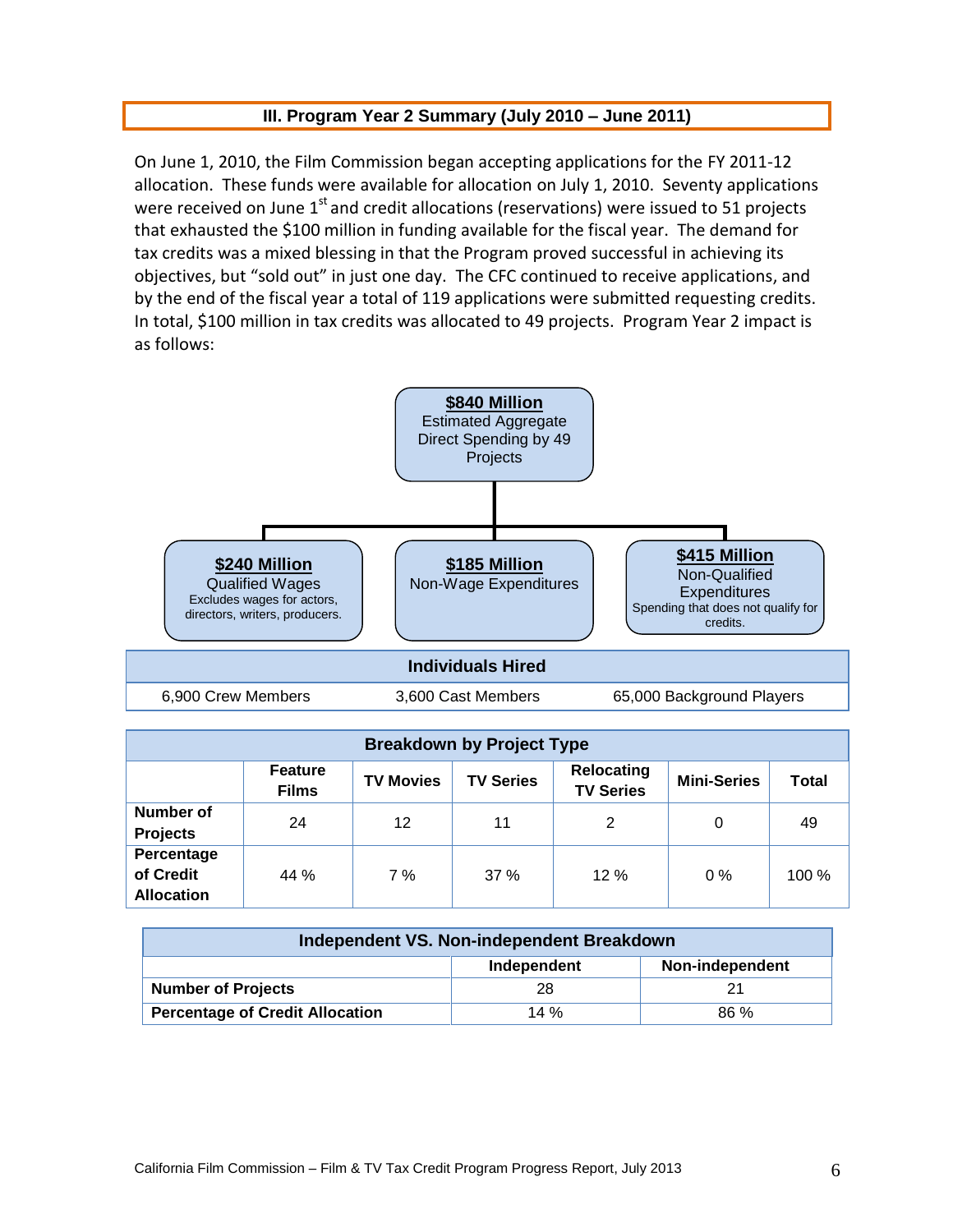#### **IV. Program Year 3 Summary (July 2011 – June 2012)**

On June 1, 2011, the Film Commission began accepting applications for FY 2012-13. These funds were available for allocation on July 1, 2011. A total of 176 applications were received on the first day of the application period. On that first day, 29 projects received conditional allocations. This exhausted the \$100 million in available funding for Program Year 3, and the remaining projects were placed on the waiting list. Once again, the program was oversubscribed in just one day.

During Program Year 3, several large budget projects withdrew, and their credits were reassigned to many small budget independent projects. This resulted in an increase in the total number of projects allocated credits from 29 (on the first day) to 47 by the end of the fiscal year. Ultimately, \$73 million in tax credits was allocated, as some projects dropped out towards the end of the fiscal year. The estimated impact for Program Year 3 is as follows:



#### **Individuals Hired**

5,700 Crew Members 3,400 Cast Members 59,000 Background Players

| <b>Breakdown by Project Type</b>             |                                                                                                                                                |    |      |    |       |         |  |  |
|----------------------------------------------|------------------------------------------------------------------------------------------------------------------------------------------------|----|------|----|-------|---------|--|--|
|                                              | Relocating<br><b>Feature</b><br><b>TV Series</b><br><b>Mini-Series</b><br><b>Total</b><br><b>TV Movies</b><br><b>TV Series</b><br><b>Films</b> |    |      |    |       |         |  |  |
| Number of<br><b>Projects</b>                 | 27                                                                                                                                             | 11 | 8    |    | 0     | 47      |  |  |
| Percentage<br>of Credit<br><b>Allocation</b> | 48 %                                                                                                                                           | 8% | 41 % | 3% | $0\%$ | $100\%$ |  |  |

| Independent VS. Non-independent Breakdown                |    |    |  |  |  |
|----------------------------------------------------------|----|----|--|--|--|
| Non-independent<br>Independent                           |    |    |  |  |  |
| <b>Number of Projects</b>                                | 32 | 15 |  |  |  |
| <b>Percentage of Credit Allocation</b><br>$33\%$<br>67 % |    |    |  |  |  |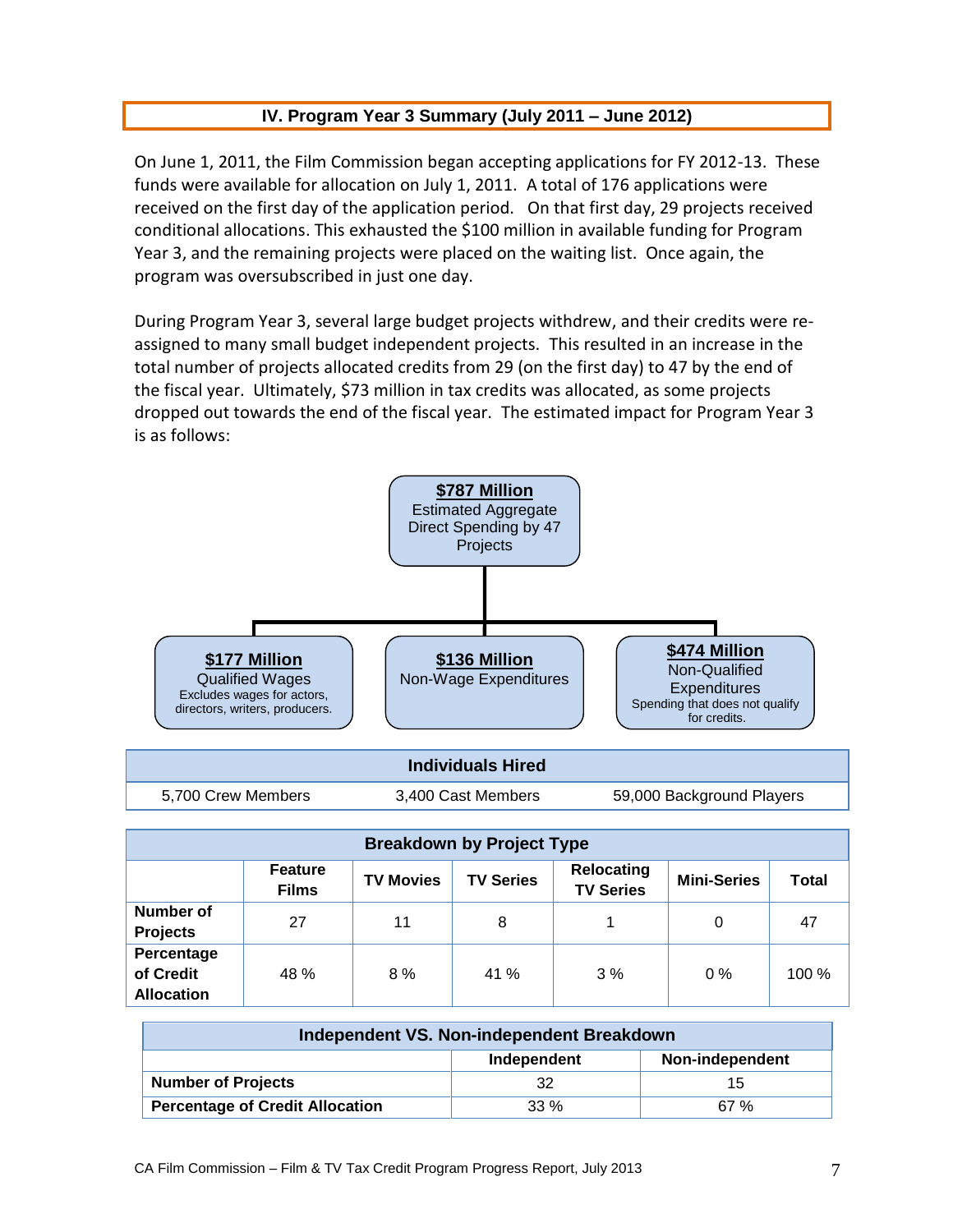#### **V. Program Year 4 Summary (July 2012 – June 2013)**

On June 1, 2012, the CFC began accepting applications for the FY 2013-14 allocation. The CFC received 322 applications on the first day of the application period -- an 83 percent increase compared to the 176 applications received in 2012. Credit allocations (reservations) were conditionally issued to 27 projects. As in past years, the program was oversubscribed and all funding was exhausted in just one day. The remaining applications were placed on the waiting list.

As noted in previous years, some projects issued an initial allocation withdrew from the Program, thus freeing up corresponding credits for allocation to projects on the waiting list. During Program Year 4, several large budget projects withdrew, and their reserved credits were reassigned to many small budget independent projects. This resulted in an increase in projects from 27 initially to 72 by the end of the fiscal year. Ultimately, \$155 million in tax credits was allocated to those 72 projects. (The additional \$55 million in credits rolled over from the previous fiscal year.) The preliminary<sup>1</sup> estimated impact for Program Year 4 is as follows:



| <b>Breakdown by Project Type</b>             |                                                                                                                                                |    |     |     |       |       |  |  |
|----------------------------------------------|------------------------------------------------------------------------------------------------------------------------------------------------|----|-----|-----|-------|-------|--|--|
|                                              | Relocating<br><b>Feature</b><br><b>Total</b><br><b>TV Series</b><br><b>Mini-Series</b><br><b>TV Movies</b><br><b>TV Series</b><br><b>Films</b> |    |     |     |       |       |  |  |
| Number of<br><b>Projects</b>                 | 37                                                                                                                                             | 21 | 11  | 2   |       | 72    |  |  |
| Percentage<br>of Credit<br><b>Allocation</b> | 46 %                                                                                                                                           | 7% | 32% | 15% | $0\%$ | 100 % |  |  |

| Independent VS. Non-independent Breakdown             |    |    |  |  |  |
|-------------------------------------------------------|----|----|--|--|--|
| Non-independent<br>Independent                        |    |    |  |  |  |
| <b>Number of Projects</b>                             | 46 | 26 |  |  |  |
| <b>Percentage of Credit Allocation</b><br>25%<br>75 % |    |    |  |  |  |

<sup>1</sup> Some Program Year 4 projects are not yet completed.

 $\overline{a}$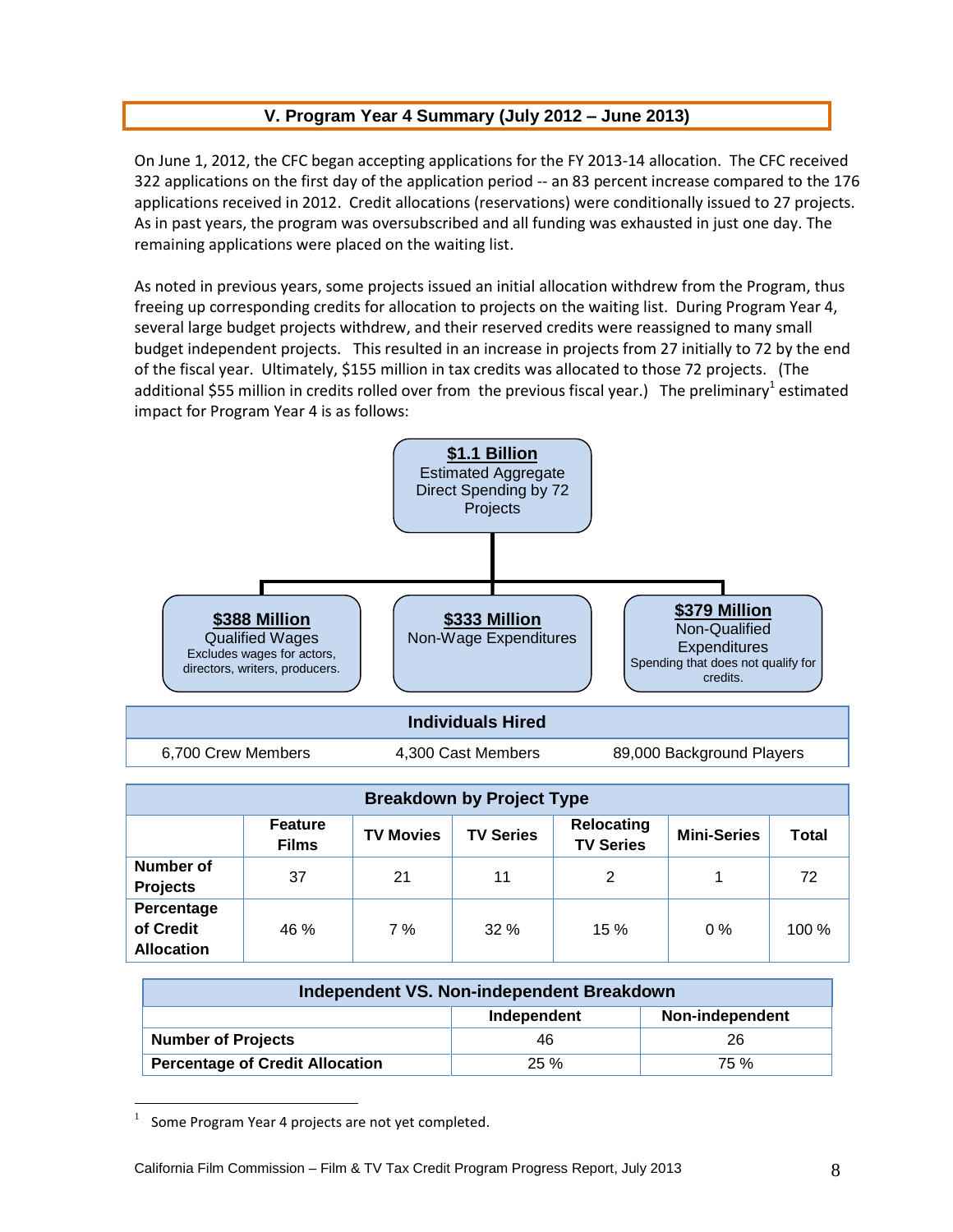#### **VI. Program Year 5 Summary (July 2013 – June 2014)**

This year, on June 3, 2013, the CFC began accepting applications for the FY 2014-15 allocation. A record 380 applications were received on the first day of the application period -- an 18 percent increase compared to 322 applications received last year.

As expected, the program was oversubscribed with all funding exhausted in a single day. The remaining projects were placed on the waiting list. To date, there are 350 applications on the waiting list.

Based on previous years, it is expected that some projects issued an initial allocation will withdraw from the Program, thus freeing up corresponding credits for allocation to projects on the waiting list. As of June 30, 2013, \$118 million in tax credits has been allocated conditionally to 34 projects. The preliminary<sup>2</sup> estimated impact for Program Year 5 is as follows:



|                    | <b>Individuals Hired</b> |                           |
|--------------------|--------------------------|---------------------------|
| 3.800 Crew Members | 3.200 Cast Members       | 83,000 Background Players |

| <b>Breakdown by Project Type</b>             |                                                                                                                                                |    |     |     |       |      |  |
|----------------------------------------------|------------------------------------------------------------------------------------------------------------------------------------------------|----|-----|-----|-------|------|--|
|                                              | Relocating<br><b>Feature</b><br><b>TV Series</b><br><b>Mini-Series</b><br><b>Total</b><br><b>TV Movies</b><br><b>TV Series</b><br><b>Films</b> |    |     |     |       |      |  |
| Number of<br><b>Projects</b>                 | 14                                                                                                                                             | 5  | 12  | 2   |       | 34   |  |
| Percentage<br>of Credit<br><b>Allocation</b> | 21%                                                                                                                                            | 3% | 61% | 15% | $0\%$ | 100% |  |

| Independent VS. Non-independent Breakdown |             |                 |
|-------------------------------------------|-------------|-----------------|
|                                           | Independent | Non-independent |
| <b>Number of Projects</b>                 | 16          | 18              |
| <b>Percentage of Credit Allocation</b>    | 14%         | 86 %            |

<sup>2</sup> Program Year 5 data is subject to change.

 $\overline{a}$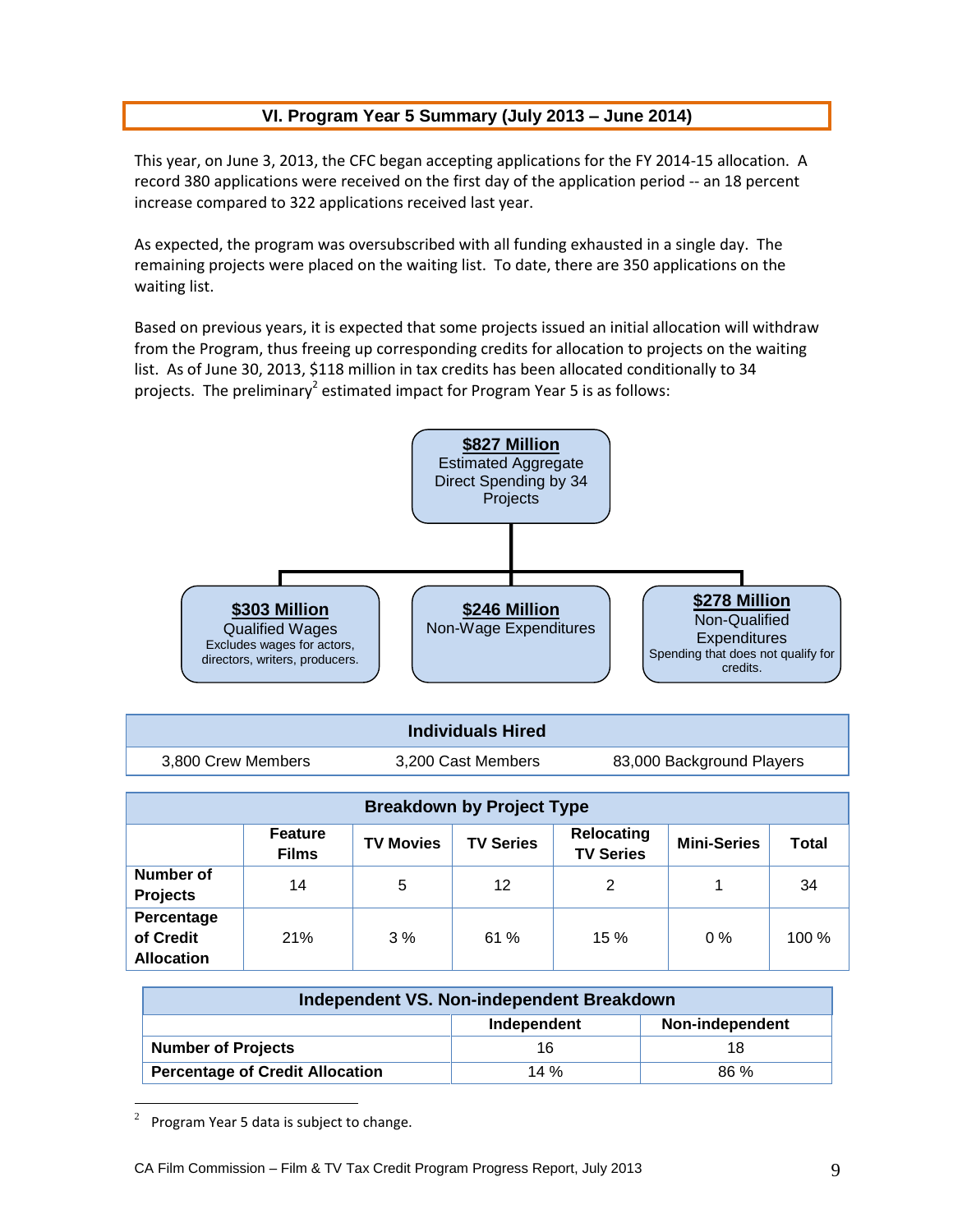#### **VII. Issuance of Tax Credit Certificates**

As mentioned previously, productions do not receive tax credit certificates (i.e., actual tax credits) until all post-production is completed and the California Film Commission has reviewed all required documentation - including CPA audited cost reports. As per the statute, no credits were issued prior to January 1, 2011. Because of varying production schedules, applicants typically submit their final documentation within  $12 - 24$  months after they receive their initial allocation letter. The Film Commission issues the certificates within 20 business days of receiving final documentation.

#### **Total tax credit certificates issued to date: \$242,575,382 to 125 applicants.**

- As of June 2013, **\$27,541,479** in credits were claimed against sales & use taxes.
- As of June 2013, total tax credits claimed against income tax liability**: \$34,330,822**

#### **VIII. Aggregate Spending and Economic Impact**

Including this year's conditionally allocated tax credits, approximately \$600 million in tax credits has been allocated (reserved) to eligible film and TV projects, resulting in:

- Estimated total aggregate direct spending by Program projects: **\$4.75 billion**
- Estimated total qualified wages paid/to be paid by Program projects: **\$1.48 billion**

Each \$100 million in tax credit allocations allows an average of 45 projects to participate, (number of projects in any given year fluctuates depending on individual project budgets). Based on the average aggregate spending by projects from each fiscal year to date, each \$100 million allocated will generate \$792 million in direct production spending, including \$250 million in payroll for below-the-line workers. For every \$100 million in tax credits allocated, productions will hire an estimated 8,500 cast and crew members and utilize 10,000 vendors. Collectively, they will also employ more than 67,000 daily hires as extras.

In June 2011, the Los Angeles Economic Development Corporation (LAEDC) released a study to determine the economic impact of the tax credit program. The study analyzed the first 77 productions approved for tax credits totaling nearly \$200 million. The executive summary states:

*"During the first two years of the program, California's Film and Television Tax Credit has generated more than \$3.8 billion in economic output and is supporting more than 20,000 jobs in California.*

*For every tax credit dollar approved under California's Film and Television Tax Credit program, at least \$1.13 in tax revenue will be returned to state and local governments."*

The full study is available at: [http://www.film.ca.gov/2011\\_Reports\\_&\\_Studies.htm](http://www.film.ca.gov/2011_Reports_&_Studies.htm)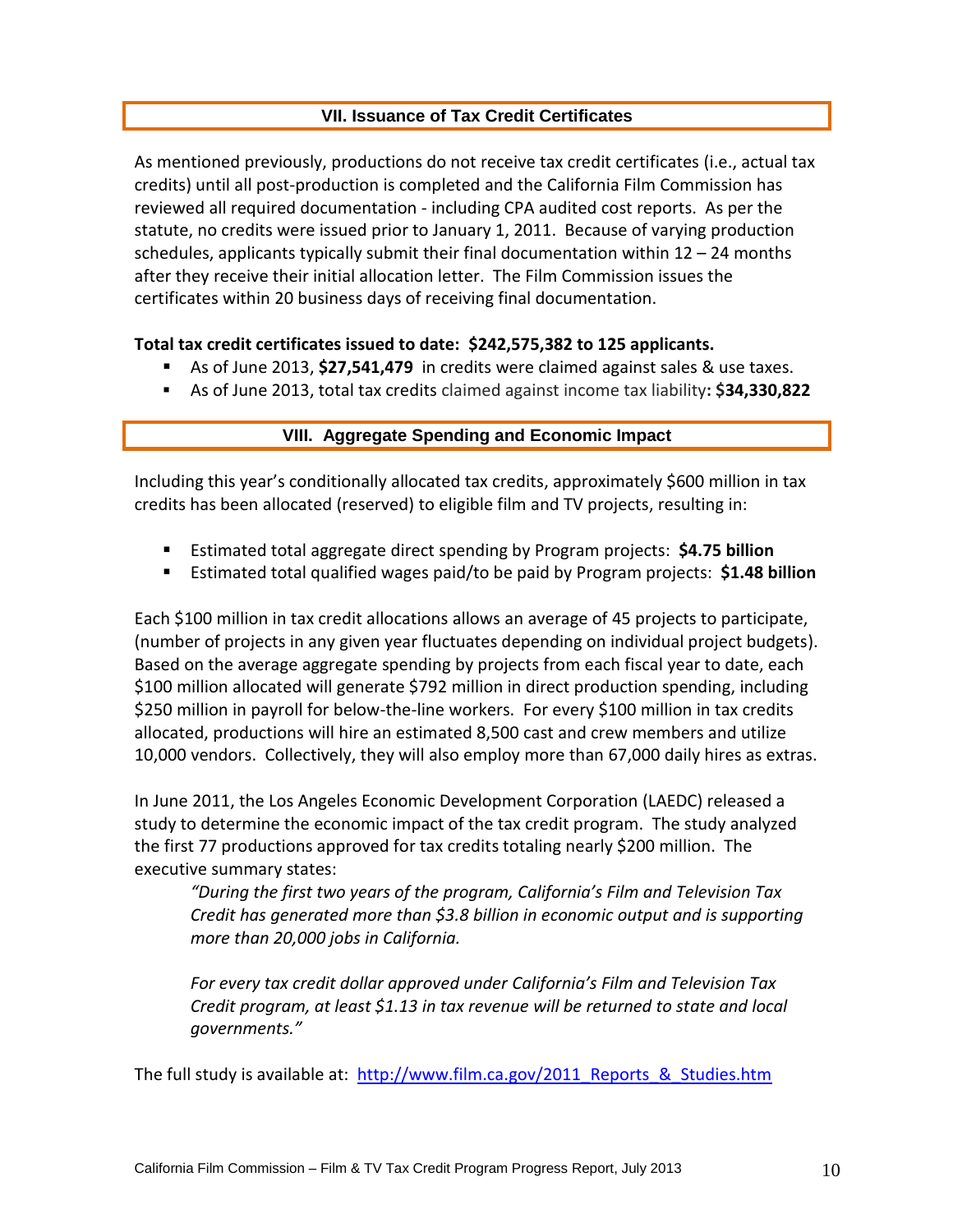In Feb. 2012, another report (conducted by The Headway Project in collaboration with the UCLA Institute for Research on Labor and Employment) reviewed the methodology and results as reported in the earlier LAEDC report. The Headway report made adjustments, based on more recent data, and determined that for every dollar in tax credits issued, \$1.04 in state and local tax revenues will be returned - rather than \$1.13 as indicated in the LAEDC study. Regardless of which report is referenced, the Program has been determined to generate a positive return on investment. The full Headway/UCLA report is available at: [http://www.headwayproject.org/downloads/Headway\\_Entertainment\\_Report.pdf.](http://www.headwayproject.org/downloads/Headway_Entertainment_Report.pdf)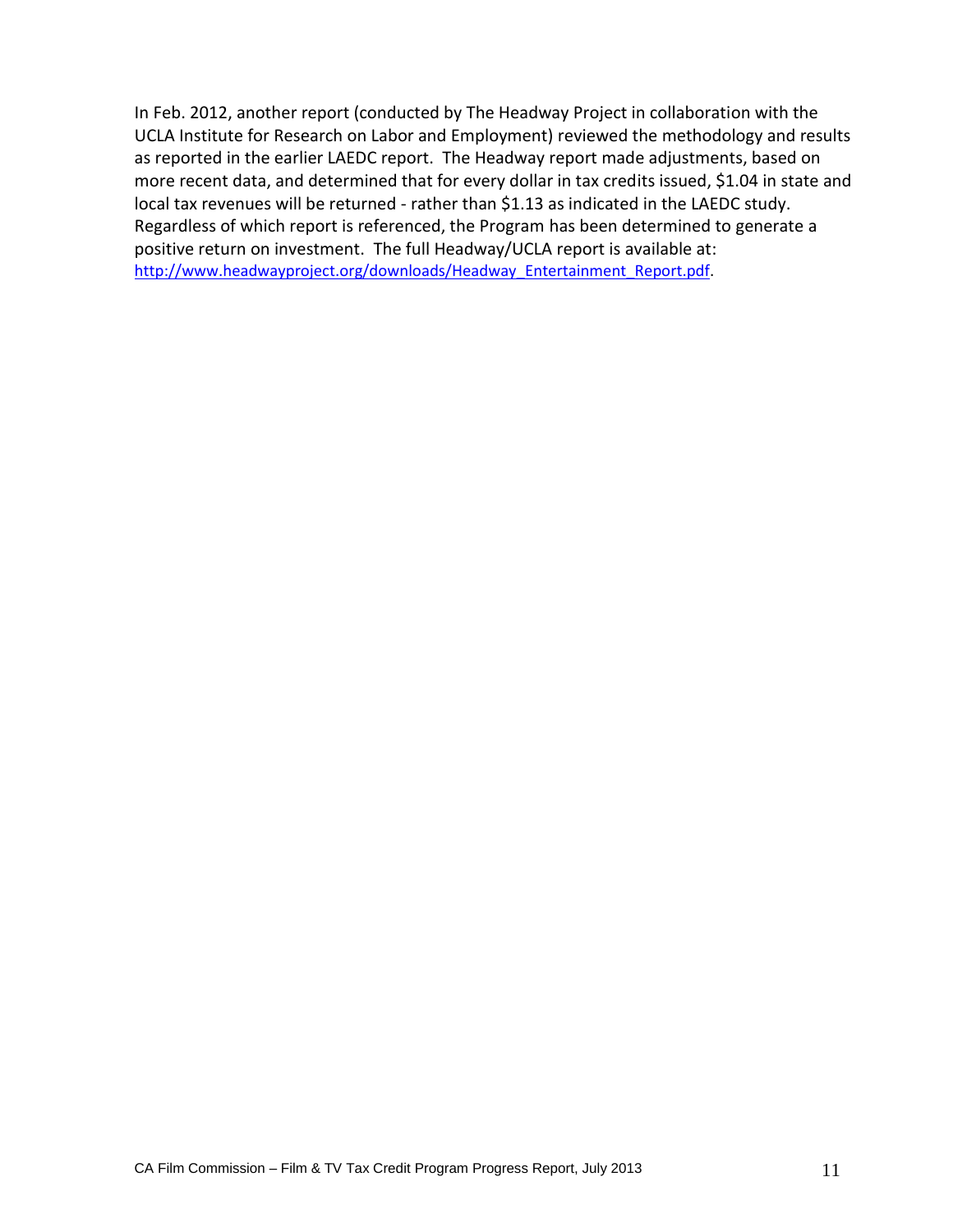#### **IX. Statewide Production Trends**

The California Film Commission tracks the number of days filmed on location statewide by collecting data from many of our regional film offices (data does not include days filmed on certified sound stages, where permits are not required).

Table #1 reveals a 30% decline in feature filming days in California from 2008 to 2009, and a 16% decline for television filming days between 2008 and 2010. In 2009, the year the incentive program launched, a steady growth begins, reversing the downward trend. Feature filming days captured in this data grew 20% between 2009 and 2012, while television days began to rise after 2010.



TABLE # 1: CA Statewide Filming Days

#### Television Drama Production – Recent Trends

The Film and Television Tax Credit Program limits eligibility for TV to those 1-hour series produced for distribution on basic cable. (Network and premium cable series are not eligible for the Program, unless the series is relocating from out of state – see page 14.)

An analysis of 1-hour TV series from 2005 – 2012 reveals a 48% growth in the number of series produced from a total of 79 shows in 2005 to 117 in 2012. At the same time, California's market share declined from 65% of all 1-hour TV series produced in 2005 to just 34% of all shows produced in 2012 -- resulting in a market share decline of nearly 48%. (Table#2)



TABLE# 2: TV 1-Hour Series Production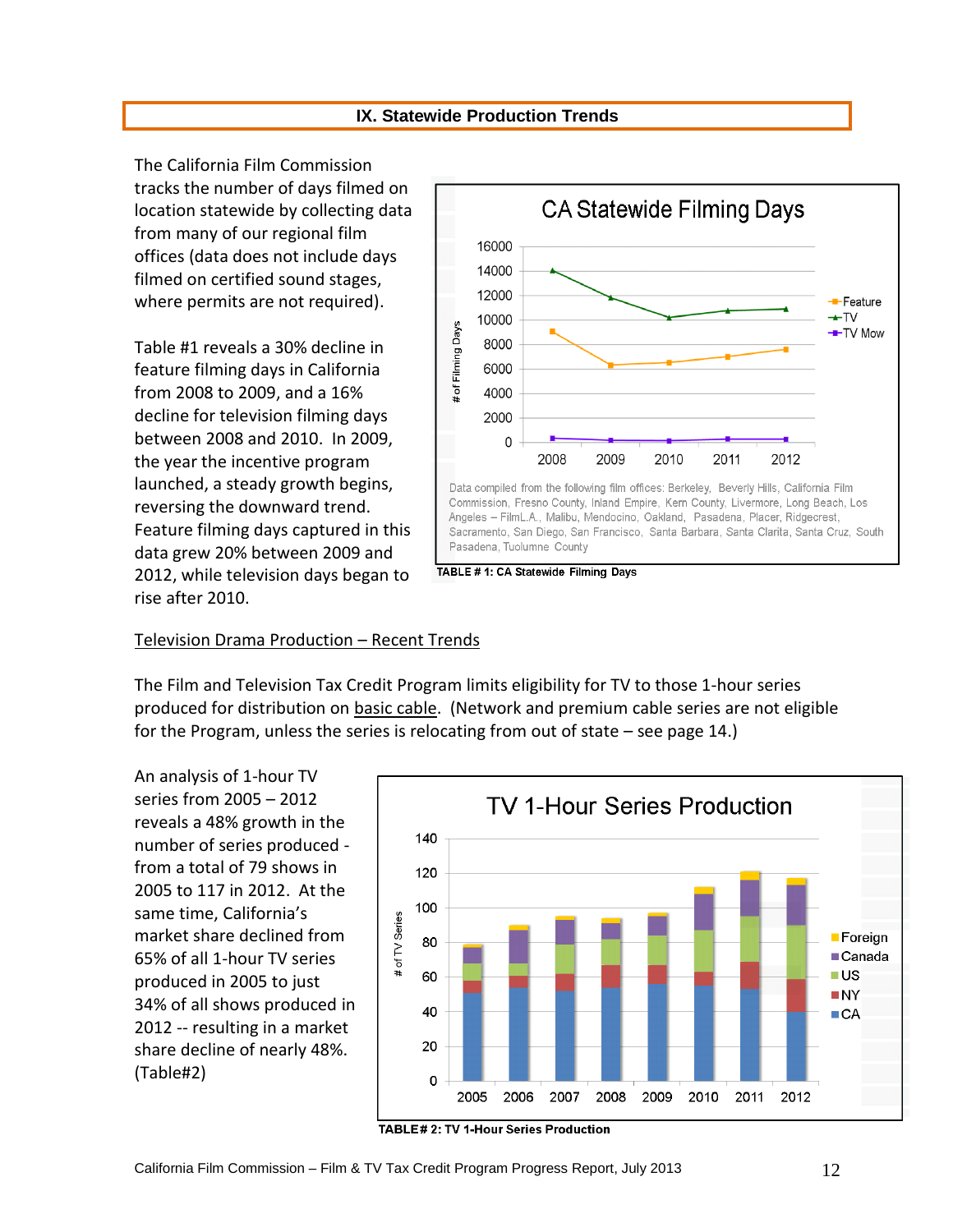Most of the growth in 1 hour TV production is attributable to a yearafter-year increase in basic cable production. The number of series produced in this category grew 277%, from just thirteen 1 hour basic cable series in 2005, to 49 basic cable series produced in 2012. Table #3 illustrates a 17% growth in California's market share of basic cable TV series from 2005 to



TABLE#3: TV 1-Hour Basic Cable Series

2009. However, the market share advantage begins to dip again in 2011 as other states and Canada gain a larger share of basic cable TV growth. New York reported a record number of TV series in 2012, with 23 programs shot locally.

California's share of network 1-hour TV series, which are not eligible for the Program, experienced a dramatic 58% decline, from 89% of all network 1-hour production in 2005 to just 37% of network production in 2012. Table #4 illustrates corresponding growth in out-of-state network TV production.



TABLE#4: TV 1-Hour Network TV Series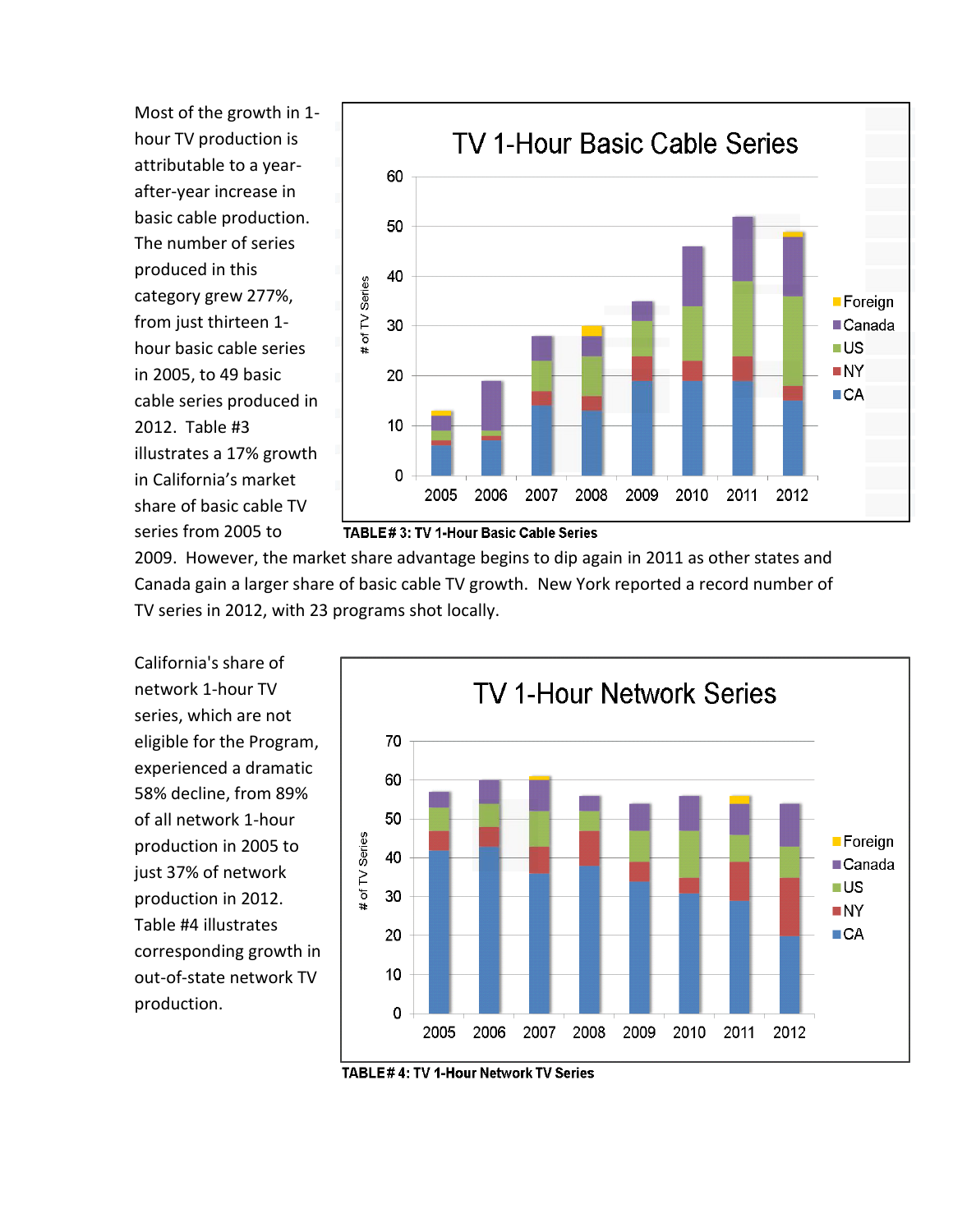#### Relocating TV Series

California's tax credit Program allows broader eligibility criteria for TV series that wish to move their production to California from out of state. These are classified as "relocating TV series," and include scripted 1-hour and half-hour programs for distribution on network, basic cable or pay cable. Since the launch of the Program in 2009, the following four series have relocated to California: *Important Things with Demetri Martin* (from New York), *Torchwood* (from U.K.), *Body of Proof* (from Rhode Island) and *Teen Wolf* (from Georgia).

Each year, the CFC receives applications from many TV shows hoping to relocate. Since the Program launched, only those that have received credits have moved to California. For example, only one out of the six TV series that applied to relocate last fiscal year received a tax credit. That series was *Teen Wolf,* which produced 24 episodes for the season and generated nearly \$60 million in direct production spending in California. The series will film another season in California this year.

#### **X. Economic Impact to Local Regions**

While most production activity occurs in the greater Los Angeles area, other regions across the state have seen significant economic impact from tax credit Program productions. A sampling of production spending impact outside Los Angeles includes:

- **Alameda County**: In 2010 and in 2011, a feature film and an Emmy Award winning TV movie, *Hemingway & Gellhorn,* shot for several days in Alameda County. These productions were responsible for a total of \$4,446,000 in local spending (including \$2,276,000 in local wages, \$203,000 at local hotels and \$240,000 for food/catering).
- **Kern County**: In 2009 and 2010, two feature films shot for several days in Kern County. These productions were responsible for a total of \$243,000 in local spending (including \$68,000 in local wages, \$111,800 at local hotels and \$9,800 for food/catering).
- **Placer County**: In 2010, a feature film shot for several days in Placer County. This production was responsible for a total of \$79,000 in local spending (including \$5,700 in local wages, \$20,000 at local hotels and \$3,400 for food/catering).
- **Riverside County**: In 2011, a feature film shot for two weeks in Riverside County resulting in \$251,000 in local spending (including \$16,000 in local wages, \$59,000 at local hotels, \$41,000 for food purchases.)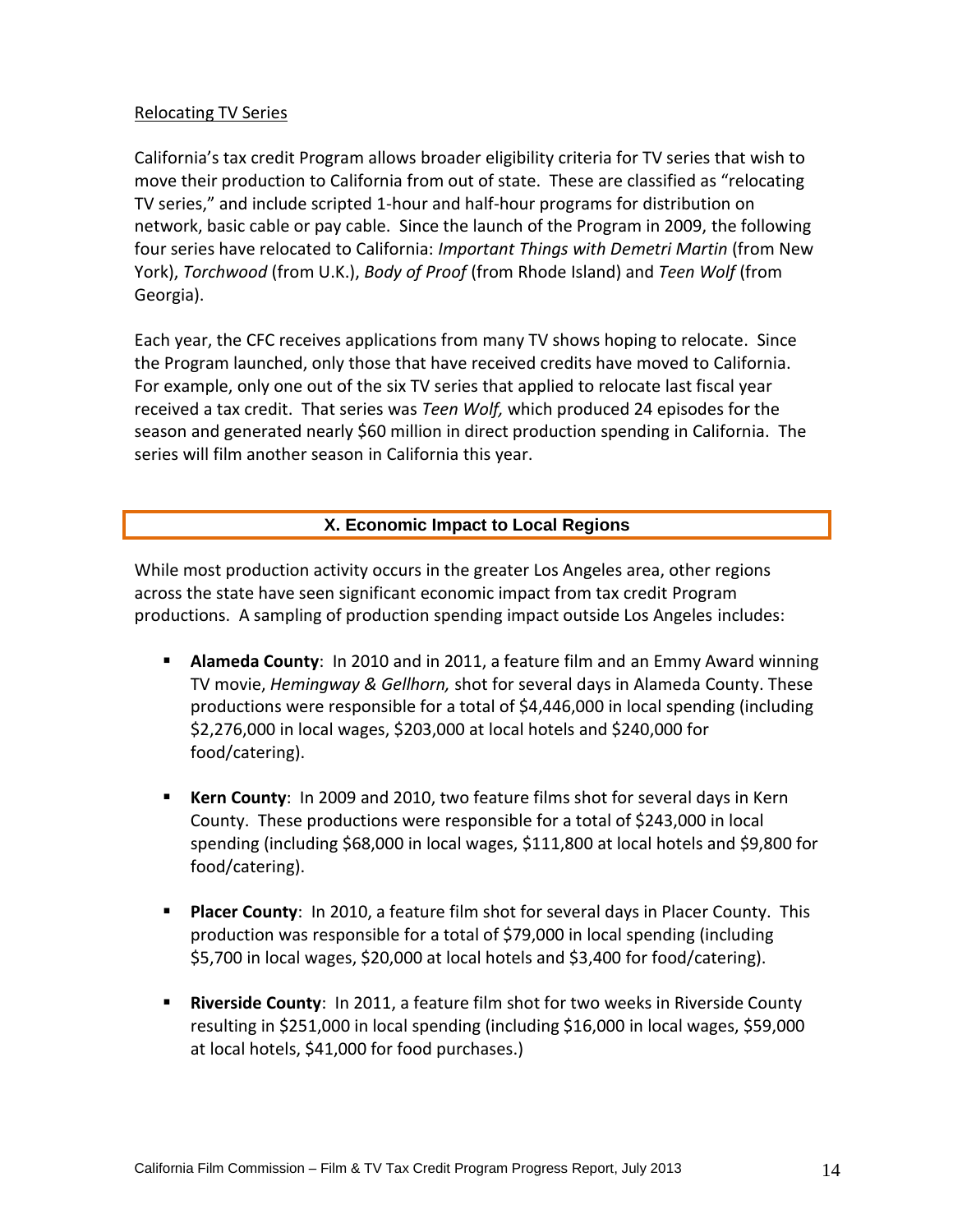- **Santa Barbara County**: In 2011, two feature films shot in Santa Barbara and were responsible for more than \$410,000 in local spending (including \$57,000 in local wages, \$68,000 at local hotels and \$71,000 in location fees).
- **San Bernardino County: In 2010** and 2012, two feature films shot for several days in San Bernardino, including *Argo,* the Academy Award Winner for Best Picture. These productions were responsible for \$902,000 in local spending (including \$87,000 in local wages, \$349,000 at local hotels and \$30,000 for food/catering).
- **San Diego County**: In 2009-2010, a television series based its production in San Diego County, and a feature film shot for several days in 2013. These productions



contributed more than \$17 million in local spending during the course of their shoots (including \$10,508,000 in local wages, \$586,000 at local hotels and \$389,000 for food/catering).

- **San Francisco**: In 2011, the Bay Area hosted a TV movie that filmed for 47 days, an independent feature that filmed for 22 days and portions of a TV series. Together, these productions were responsible for more than \$18.4 million in local spending (including \$8,800,000 in local wages and \$294,000 for food/catering).
- **San Mateo County**: In 2011, the feature film *Chasing Mavericks* shot for 35 days in San Mateo County, resulting in \$1.5 million in local spending (including \$495,000 in local wages, \$160,000 at local hotels and \$79,000 for food purchases.)
- **Ventura County**: In 2010 and 2011, several feature films shot extensively in Ventura County including *We Bought a Zoo* and *Water for Elephants*. These productions were responsible for a total of \$6,438,000 in local spending (including \$2,840,000 in local wages, \$153,000 at local hotels, \$142,000 for food/catering and \$1,036,000 for location fees).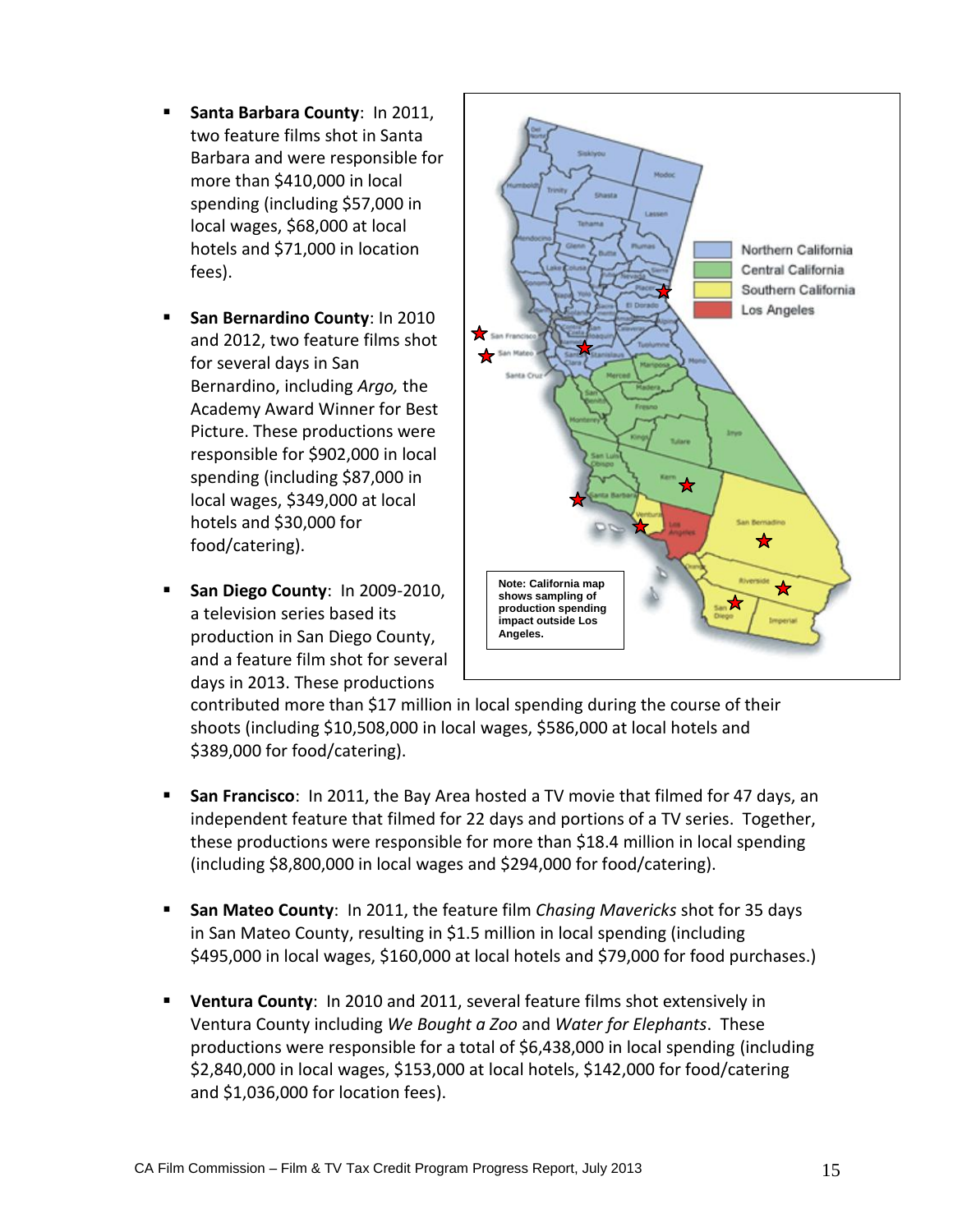#### **XI. Recent Legislation**

SB X3 15 (Calderon) / ABX3 15 (Krekorian) was enacted in 2009 to create the California Film and Television Tax Credit Program, which provided a five-year, \$500 million tax credit to be administered by the California Film Commission.

AB1069 (Fuentes) was enacted in Oct. 2011 to provide a one-year extension to the California Film & Television Tax Credit Program through FY 2014-15. The original bill sought a five-year extension, but was reduced to one-year in the Senate.

AB2026 (Fuentes) was enacted in Sept., 2012 to provide a two-year extension to the California Film & Television Tax Credit Program through FY 2016-17. The bill sought a five-year extension, but was reduced to a two-year bill in the Senate.

SB1197 (Calderon), identical to AB2026, was enacted in Sept., 2012 to provide a two-year extension to the California Film & Television Tax Credit Program through FY 2016-17. The bill sought a five-year extension, but was reduced to a two-year bill in the Senate.

#### **XII. Global Competition for California's Motion Picture Production**

Today's business model for motion picture production continues to rely on tax incentives as a means to lower production costs. Financing for projects by independent production companies now requires the monetization of tax credits in order to raise necessary funds. Without incentives, most independent projects would not be produced. Therefore, the availability of tax credits has become the determining factor when it comes to where the vast majority of projects are filmed. In addition to international competition from Canada, Australia, the U.K. and most EU nations, more than 40 U.S. states offer financial incentives to lure production and post-production jobs and spending away from California.

#### Threat to Infrastructure

Once such incentives take root in other states and countries, those locales effectively develop their long-term infrastructure with stage construction, post-production facilities and job training programs. For example, incentive-rich jurisdictions such as New Mexico, Louisiana, Philadelphia, Michigan, Toronto and Hungary have all built impressive multistudio facilities over just the past few years. [Pinewood Studios,](http://www.pinewoodgroup.com/) one of the most successful movie production companies in the world, is building a multi-studio facility in Georgia, and is ramping up its education and training programs.

While production companies routinely relocate their relatively small creative teams (producers, actors, directors, writers) to another state for the duration of a film shoot, very few production crew members (drivers, camera technicians, carpenters, make-up artists) from California are hired. The few that work on-location out of state pay income tax in the work state. Furthermore, skilled California crew members end up training the local workforce so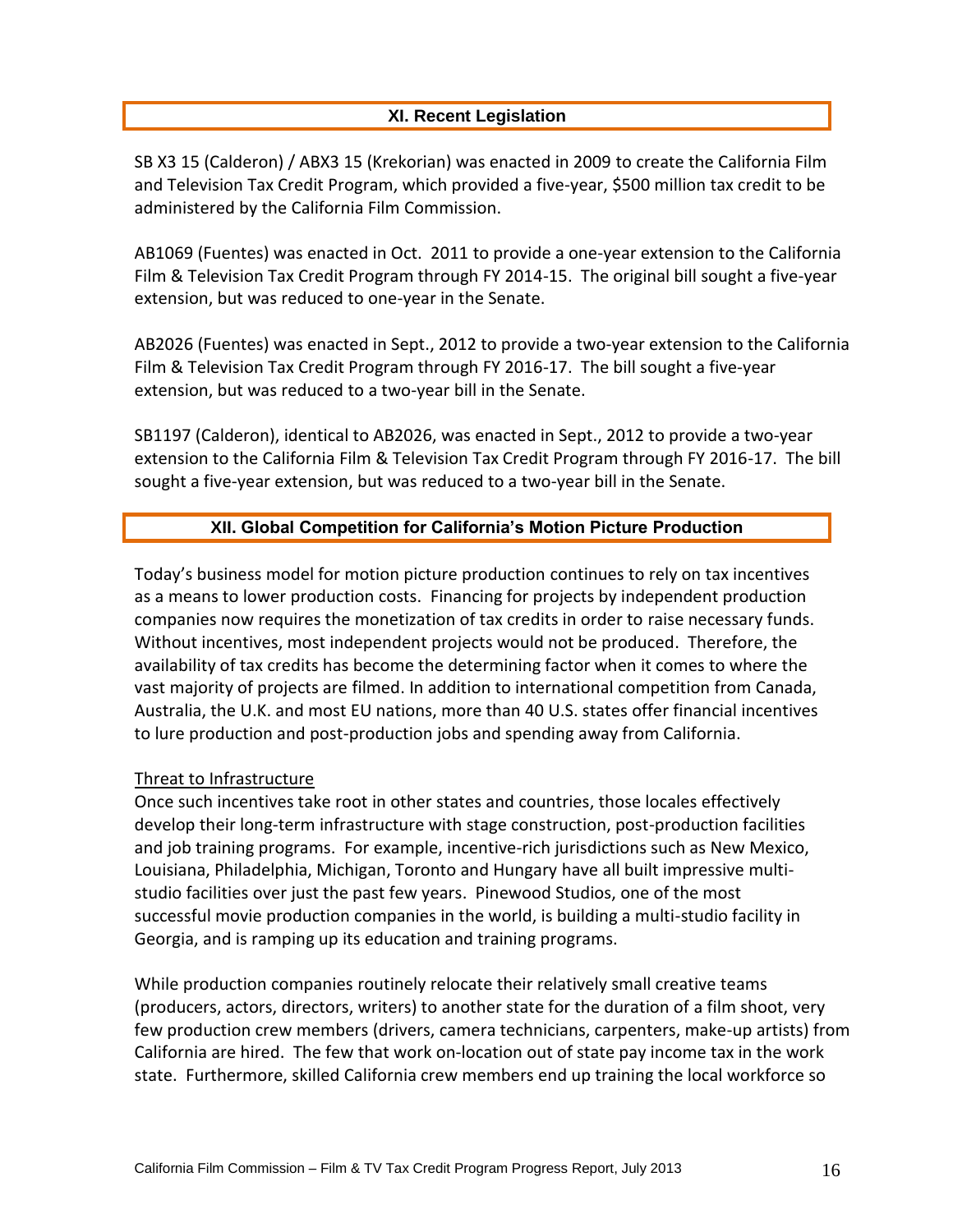that fewer California workers are needed on subsequent film shoots. This process has helped create a pool of skilled local crews across the country and around the world.

As a consequence, California is losing market share of film and television production spending. Each year, competing states that offer incentives achieve dramatic growth in production spending – siphoning money that would have historically been spent in California. Louisiana announced that production spending there topped \$700 million in 2012 -- a nearly *800 percent* increase since the state introduced its incentive in 2003. Georgia has seen a 600 percent increase in production spending since its program began in 2005, with \$880 million in production spending reported in 2012. Georgia Public Broadcasting reported in 2013 that the state's film industry created \$3.1 billion in economic activity during 2012, which led to an estimated 5,000 directly-related jobs.

#### Employment Trends

In September 2012, the *Los Angeles Times* reported on data provided by Entertainment Partners, the market leader for entertainment production payroll processing.

*"California lost \$3 billion in wages from 2004 to 2011 because of film and TV production flocking to other states and countries, a new study concludes.*

*Burbank-based Entertainment Partners, the industry's largest payroll service company, …. says its own research has found that California lost 90,000 jobs and saw its share of overall production wages in the U.S. decline 10% during the period as film producers took their business elsewhere."* 

Los Angeles Times, Sept. 18, 2012 <http://articles.latimes.com/2012/sep/18/entertainment/la-et-ct-onlocation-20120918>

The report also revealed a loss of market share in California entertainment industry wages. California's share of total production wages in the U.S. fell nearly 10% from 68% in 2004 to 59% in 2011. During the same period, the overall share of production wages in other U.S. states rose from 32% to 41%. When factoring in non-U.S. production wages, the decline is even greater.

The research showed that about half the lost wages went to New York, Louisiana, New Mexico, and other U.S. states that offer film tax credits and rebates -- states that added 45,000 production jobs during the same period. The other half of the lost \$3 billion went to Canada, Britain and other foreign countries.

Entertainment Partners' research, as reported by the *Los Angeles Times*, found that the California tax credit has helped slow the job losses since it took effect in 2009.

Another report released in July 2010 by the Milken Institute (*Film Flight: Lost Production and Its Economic Impact on California)* stated, "There's no doubt that incentives have been drawing jobs and wages away from California.'' The report estimates that California's movie industry lost 10,600 direct jobs and 25,500 indirect jobs since its peak employment level in 1997.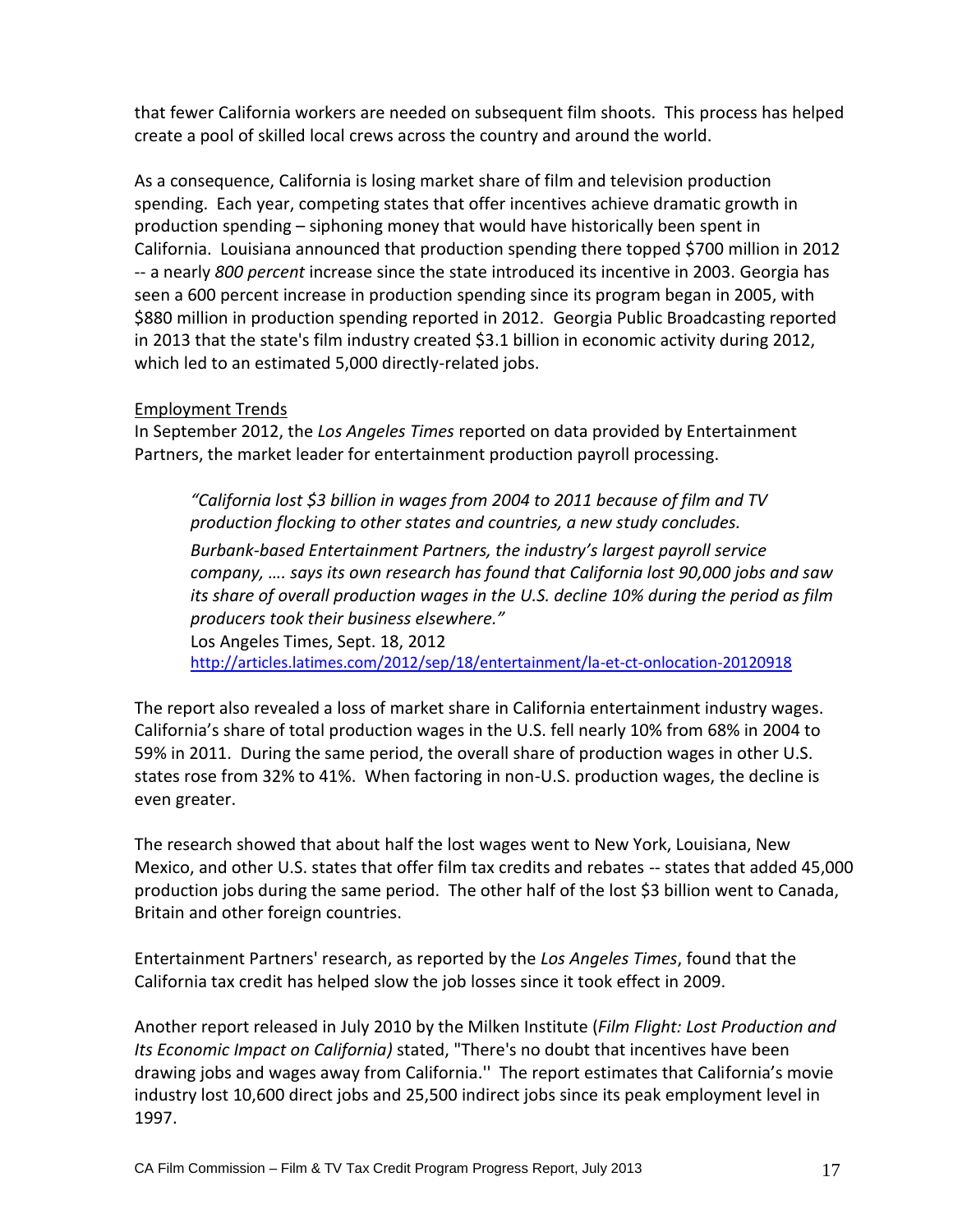#### Erosion of Large-Scale Feature Film Production

Perhaps the segment of entertainment production that has had the most damaging affect on California's infrastructure is the area of big-budget feature films. Big-budget productions employ thousands of workers and utilize thousands more support businesses on each project. They typically require the use of several very large sound stages for building complex sets.

In recent years, *Ironman 3* (North Carolina) , *The Amazing Spiderman 2* (New York), *Godzilla* (Vancouver, Canada), *The Lone Ranger* (New Mexico, Utah), *Wolverine* (Australia), *Oz: The Great and Powerful* (Michigan), *The Great Gatsby* (Australia), *Snow White and the Huntsman* (United Kingdom), *G.I. Joe: Retaliation* (Louisiana), *Dawn of the Planet of the Apes* ( Louisiana), *Godzilla* (set in San Francisco but filmed in Vancouver, Canada) and the new *Star Wars* franchise (United Kingdom) are a few examples of films that have left California to access incentives. Collectively, these large-scale film projects employ tens of thousands of well-paid workers and represent several billion dollars in direct spending.

#### Tourism, The Other Hollywood

Tourists worldwide have traditionally flocked to California to see the iconic images of "Hollywood" that they have seen in films and television programs. One example, *Sideways*, which filmed in San Luis Obispo and Santa Barbara counties in 2004, helped create a wave of tourism that still lingers. According to a 2009 *Los Angeles Times* article:

"*In the wine country north of Santa Barbara, the global economic crisis has drained wine sales, sapped tourist spending and siphoned away hotel profits. But five years after the Santa Ynez Valley was featured in an Oscar-winning film, the region is still feeling the upside of "Sideways."*

<http://articles.latimes.com/2009/sep/03/business/fi-sideways3>

However, with the increasing amount of production flowing to other locales, more and more states are seeing an uptick in tourism as a result. Georgia Public Broadcasting reported:

"While the direct economic impact of production is easily measured, a side benefit *has been tourism….. Fans have begun planning vacations around visits to film locations. Much of that has centered on the town of Senoia, where AMC's ["The](http://www.gpb.org/blogs/georgia-works/2013/03/30/senoia-ga-comes-alive-with-the-%E2%80%9Cwalking-dead%E2%80%9D)  [Walking Dead"](http://www.gpb.org/blogs/georgia-works/2013/03/30/senoia-ga-comes-alive-with-the-%E2%80%9Cwalking-dead%E2%80%9D) is filmed, with plans to promote Georgia locations in connection with the coming release of the "Hunger Games" sequel. The state also has launched a website that lists movie tours and travel tips, pitching an opportunity to "walk in the footsteps of your favorite actors and musicians."* 

<http://www.gpb.org/blogs/georgia-works/2013/04/29/5-000-georgia-film-jobs-only-the-beginning>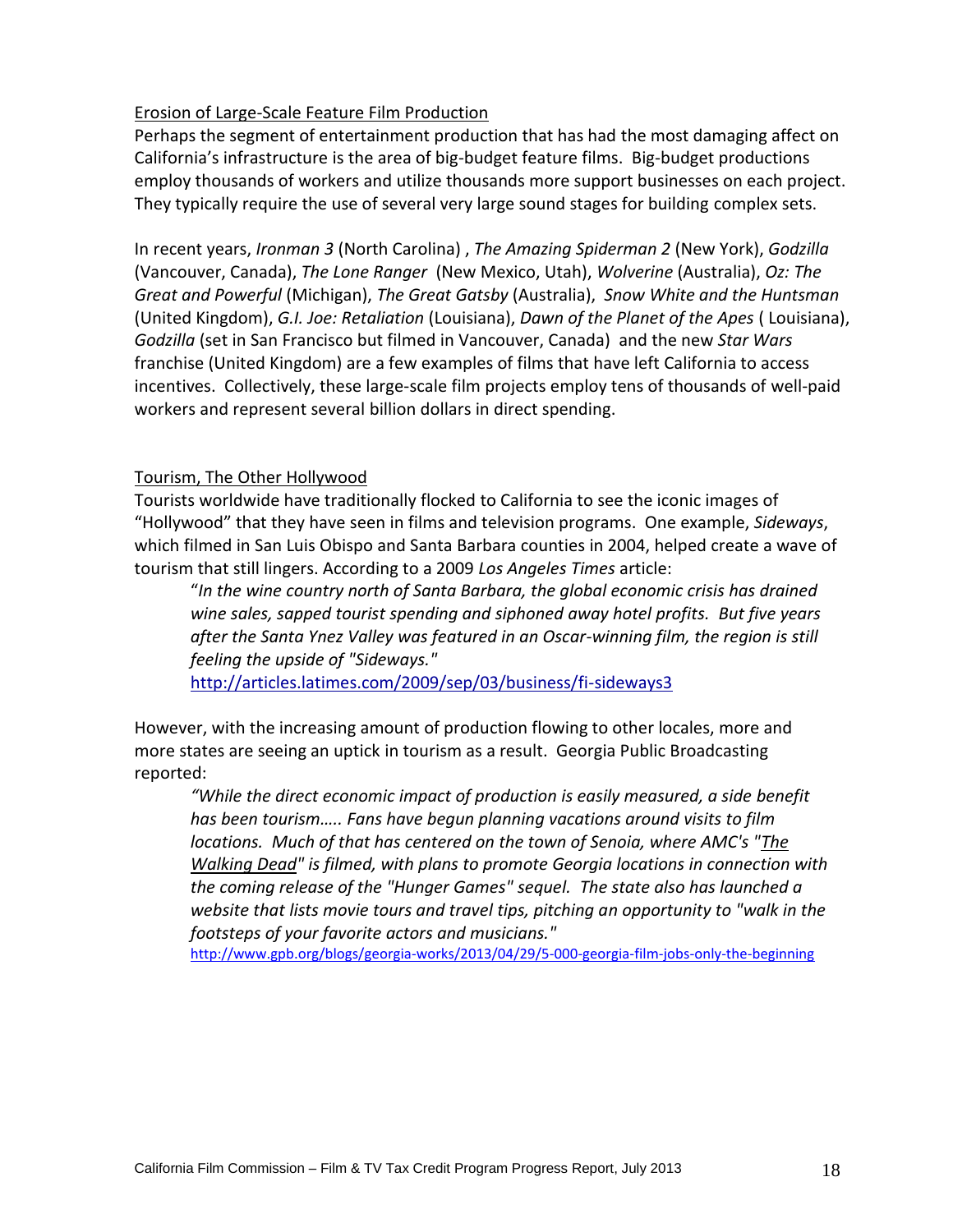#### **XIII. California's Motion Picture Industry**

Facts about California's Motion Picture Industry:

- The motion picture industry is an essential source of economic activity, tax revenue, jobs and tourism in California. It contributes \$30 billion annually to our state's economy while supporting 160,000 well-paying entertainment industry jobs that provide health benefits. (Source: Employment Development Department and Motion Picture Association of America – MPAA)
- The average shooting cost for a feature film or TV series ranges from \$100,000 to \$300,000 per day. That's actual dollars that each production spends on wages, groceries, hotel rooms, gas, building supplies, props, payroll, etc.
- A typical film shooting outside of Los Angeles County will spend an average of \$50,000 per day in the local community. (Source: Association of Film Commissions International - AFCI)
- The average annual salary for production employees is \$75,000 -- well above the national average. (Source: MPAA)
- This industry is dominated by small businesses 80% of entertainment companies employ fewer than 10 people. (Source: MPAA)
- An average \$70 million feature film generates \$10.6 million in state sales and income taxes. (Source: Los Angeles Economic Development Corp. - LAEDC)
- **The motion picture industry is the fifth highest ranking employer in Southern** California. (Source: Los Angeles Economic Development Corp. - LAEDC)

#### **XIV. Conclusions**

While our modest tax credit program has had an ameliorative effect in retaining some production spending, California continues to experience a pronounced erosion of this signature industry. California still boasts a superior critical mass of state-of-the-art facilities, highly-skilled film crews, and the best talent, but this infrastructure is at risk. Entertainment industry unions report high levels of unemployment among their members in the Golden State. Many businesses in California that support production have closed or been forced to lay off employees, while others have expanded their businesses out of state rather than investing at home. Many film industry workers and service providers report devastating income losses due to the large number of feature films and TV series relocating to other jurisdictions.